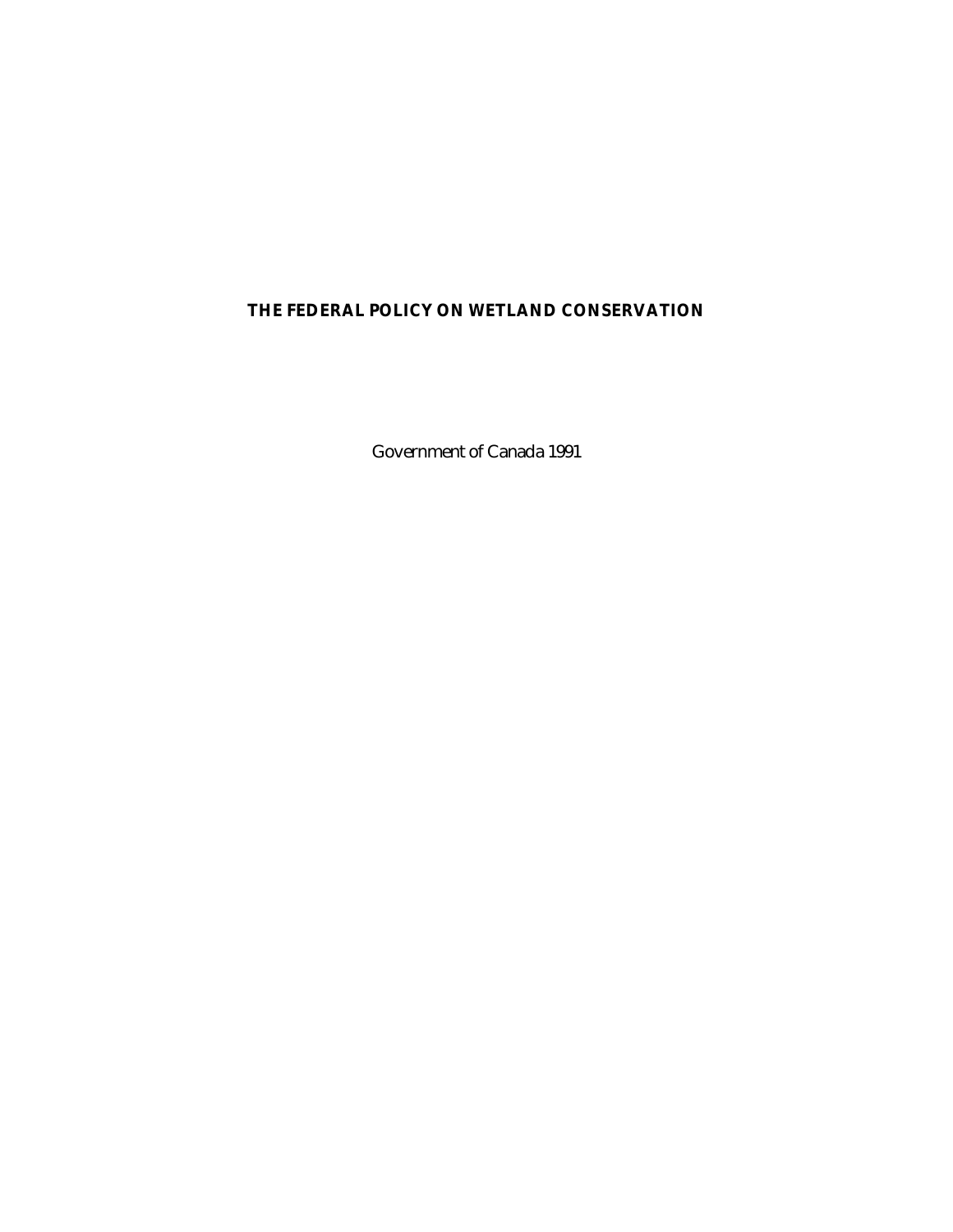Published by Authority of the Minister of Environment © Minister of Supply and Services Canada, 1991

For more information on *The Federal Policy on Wetland Conservation* and wetlands in general, please contact:

Director General Canadian Wildlife Service Environment Canada Ottawa, Ontario K1A 0H3

Cat. No. CW66-116/1991E ISBN 0-662-18940-X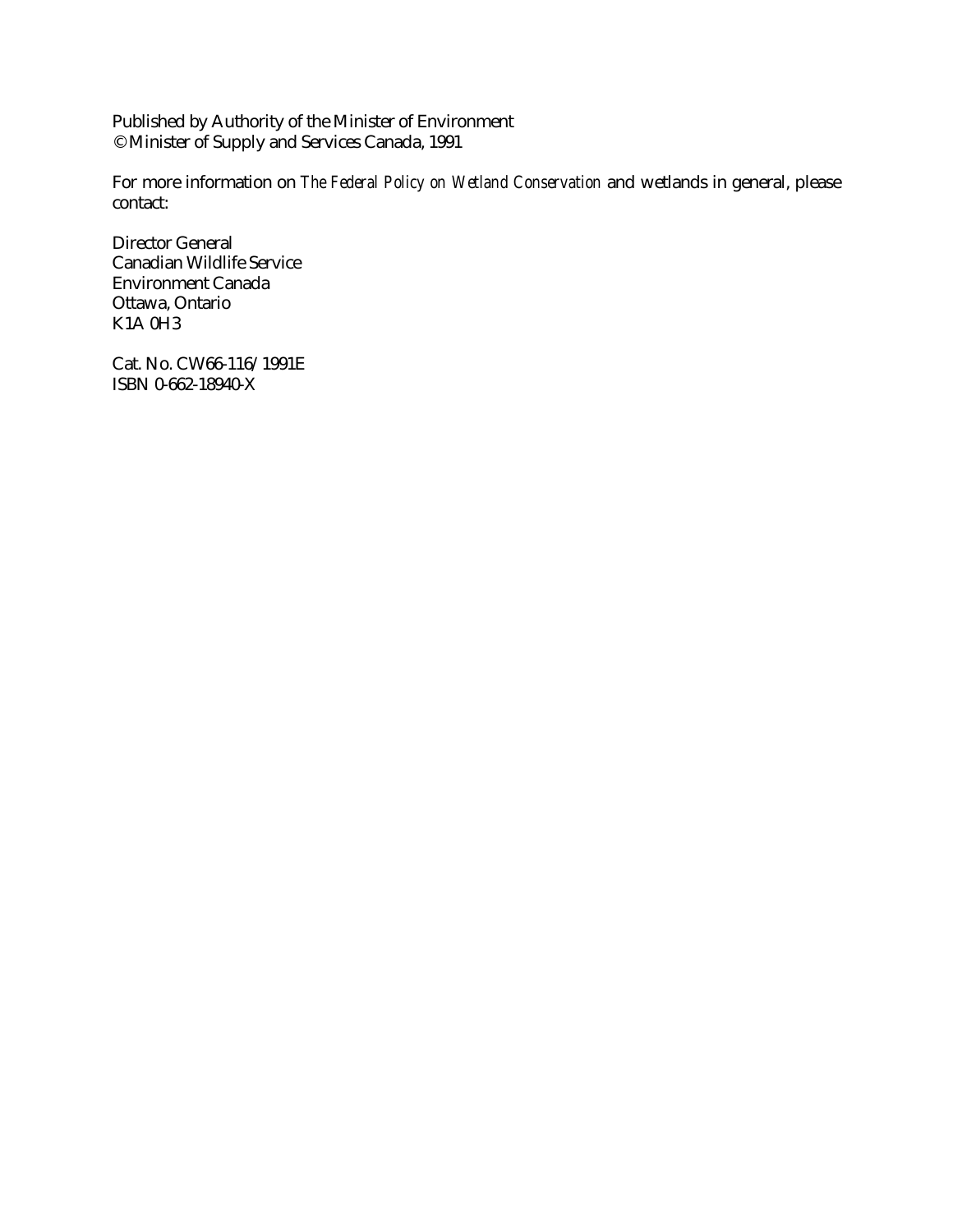#### **BACKGROUND**

In 1986 and early 1987 Environment Canada developed a national statement and fact sheet on wetland issues in Canada summarizing management problems and identifying the major obstacles to wetland conservation. The Department subsequently sponsored a non-government organizations Workshop on Wetland Conservation Policy in February 1987. This workshop developed a series of recommendations directed to all governments in Canada concerning the need for wetland policy. These recommendations were sent to all Environment and Natural Resource Ministers across the country.

The Federal-Provincial Committee on Land Use (FPCLU) in 1987 identified "wetlands management" as a significant land use issue. A Wetlands Subcommittee of the FPCLU was convened in June 1987, and produced a report entitled "A Framework for Wetlands Policy in Canada". This report was endorsed by the full committee and members agreed to encourage use of this framework, as appropriate, in their own jurisdictions. Also in early 1987, the Federal Interdepartmental Committee on Land identified the need to develop a wetlands policy statement to supplement the "wise land use" provisions of the Federal Policy on Land Use. The Federal Water Policy adopted in 1987 also identified wetlands conservation as a significant water resource issue.

For over 10 years Canada has been a signator nation to the Ramsar Convention, an international treaty focusing on conservation of wetlands of international importance. A major obligation under the Convention is implementation of principles, proposed in 1987 by Canada, for the wise use of wetlands. The Convention notes the "wise use" of wetlands is defined as their "sustainable utilization for the benefit of humankind in a way compatible with the maintenance of the natural properties of the ecosystem". Further, it calls for the establishment of wetland conservation policies in each nation to improve institutional and organizational arrangements, to address legislative needs, to increase knowledge and awareness of wetland values, to monitor the status of wetlands, to identify program priorities and to develop action plans for specific sites. Canada is a major supporter of this Convention, having hosted the Third Conference of the Contracting Parties at Regina in 1987 and, more recently, providing the Vice-Chairperson to the Convention's Standing Committee. Thirty wetlands of international importance have been designated to date in Canada out of about 450 such sites worldwide.

A commitment to wetlands conservation and the need for wetland policy have not only been recognized at the international level by Canada but also nationally. In April 1990, the Federal Government and numerous non-government and industry groups (including Ducks Unlimited Canada, Wildlife Habitat Canada, and the National Round Table on the Environment and the Economy) co-hosted a national policy conference entitled the "Sustaining Wetlands Forum". This national meeting focused on opportunities for partnerships in wetland conservation and development of responses by all economic sectors to the implementation of the North American Waterfowl Management Plan. A series of national recommendations were developed including a call for all jurisdictions in Canada to develop mutually supporting wetland conservation policies by 1991. At the Sustaining Wetlands Forum the Prime Minister of Canada was a keynote speaker. His address included statements confirming the Federal Government's intention to act on wetland policy as part of the national Green Plan.

During the summer of 1990, the Federal Government undertook national consultations on Green Plan proposals. The summary report of these consultations indicated that there is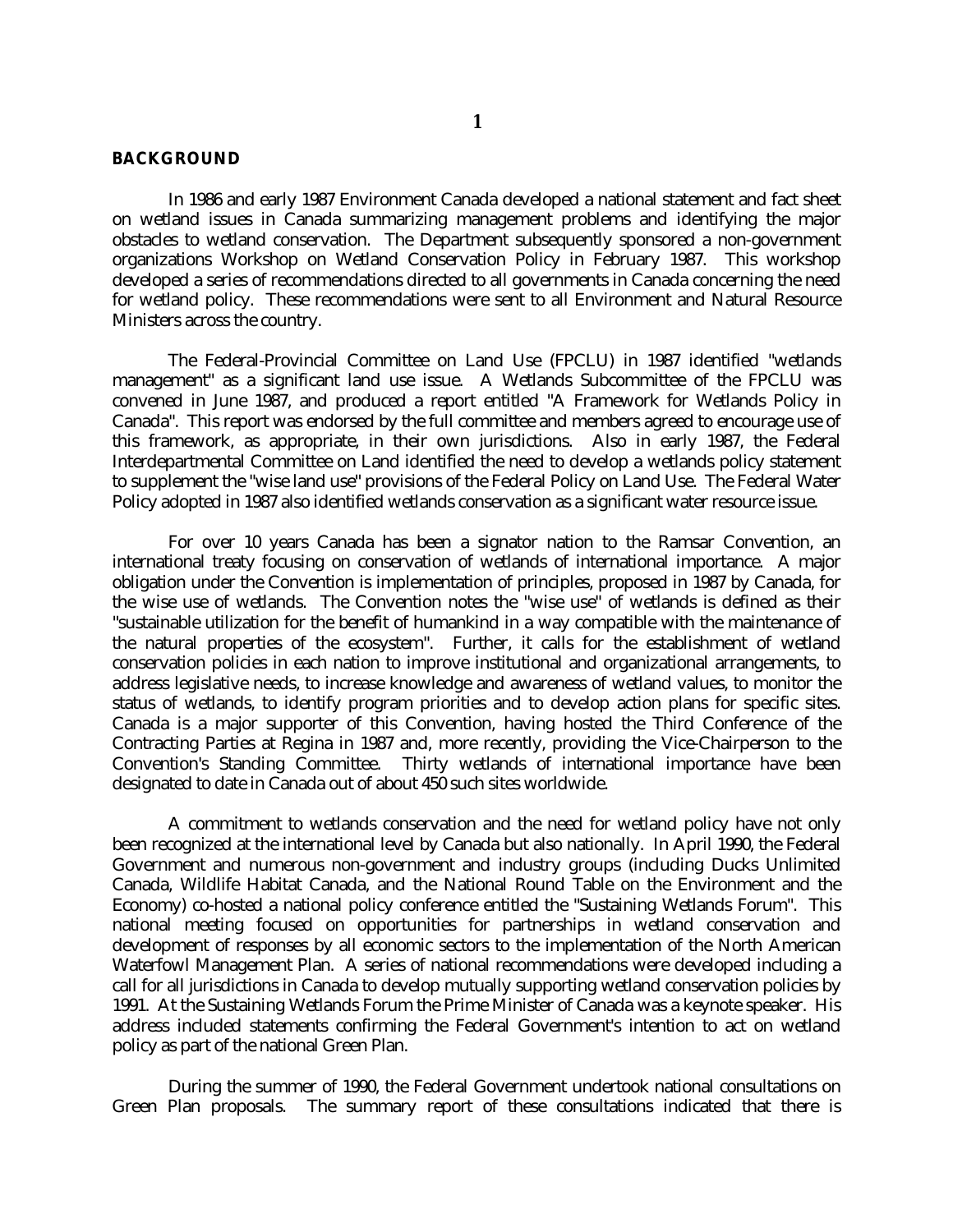widespread public support for the conservation of Canadian wetlands, for actions to reclaim degraded sites, and for protection of important wetlands through a cooperative, national approach. Subsequently, in December 1990 the Green Plan included a specific commitment that the Federal Government would adopt *The Federal Policy on Wetland Conservation* in 1991.

Hence, for over three years a consultative process has been underway to develop clear policy by the Federal Government that promotes wetland conservation. This has arisen as a result of interdepartmental and intergovernmental interest in this area, the support and consultative advice of non-government groups, Canada's international treaty commitments, support by a national policy conference on wetlands with strong business and private sector involvement, a public commitment by the Prime Minister of Canada, and most recently, widespread public support and a clear commitment for action in this area via the Green Plan. These actions all clearly demonstrate that concerns for conservation of wetlands have been elevated to the national environmental agenda. *The Federal Policy on Wetland Conservation* has undergone extensive review by stakeholders, consultation with affected federal agencies and discussion with provincial and territorial agencies and non-government groups. The Policy represents a prudent and thoughtful federal response to wetland decline in Canada.

## **THE WETLAND RESOURCE**

#### **The Importance of Wetlands**

Canada is the custodian of a major portion of the world's wetland resource base. With more than 127 million ha of wetlands, the country is estimated to incorporate up to one-quarter of the world's wetland area.

These wetlands are more than a peculiar landscape form. Indeed, the *World Conservation Strategy* has identified wetlands as one of the key life support systems on this planet, in concert with agricultural lands and forests. Their importance goes beyond their status as the habitat of many endangered plant and animal species. They are a vital element of national and global ecosystems and economies.

#### **Ecological Functions**

Wetlands serve many important ecological functions, including:

- **water recharge**, providing natural purification and storage of freshwater for humans and wildlife
- **natural shoreline protection** from wave action and erosion
- **natural flood reduction and control**, through water storage and retention
- **important source of oxygen**, and a vital element of the **natural evapotranspiration and climatic cycles**
- **habitats** for a wide range of waterfowl, flora, furbearers, reptiles and fish
- **refugia for rare and endangered species**
- **preservation of biodiversity and vitality of species**
- **natural storage base for carbon**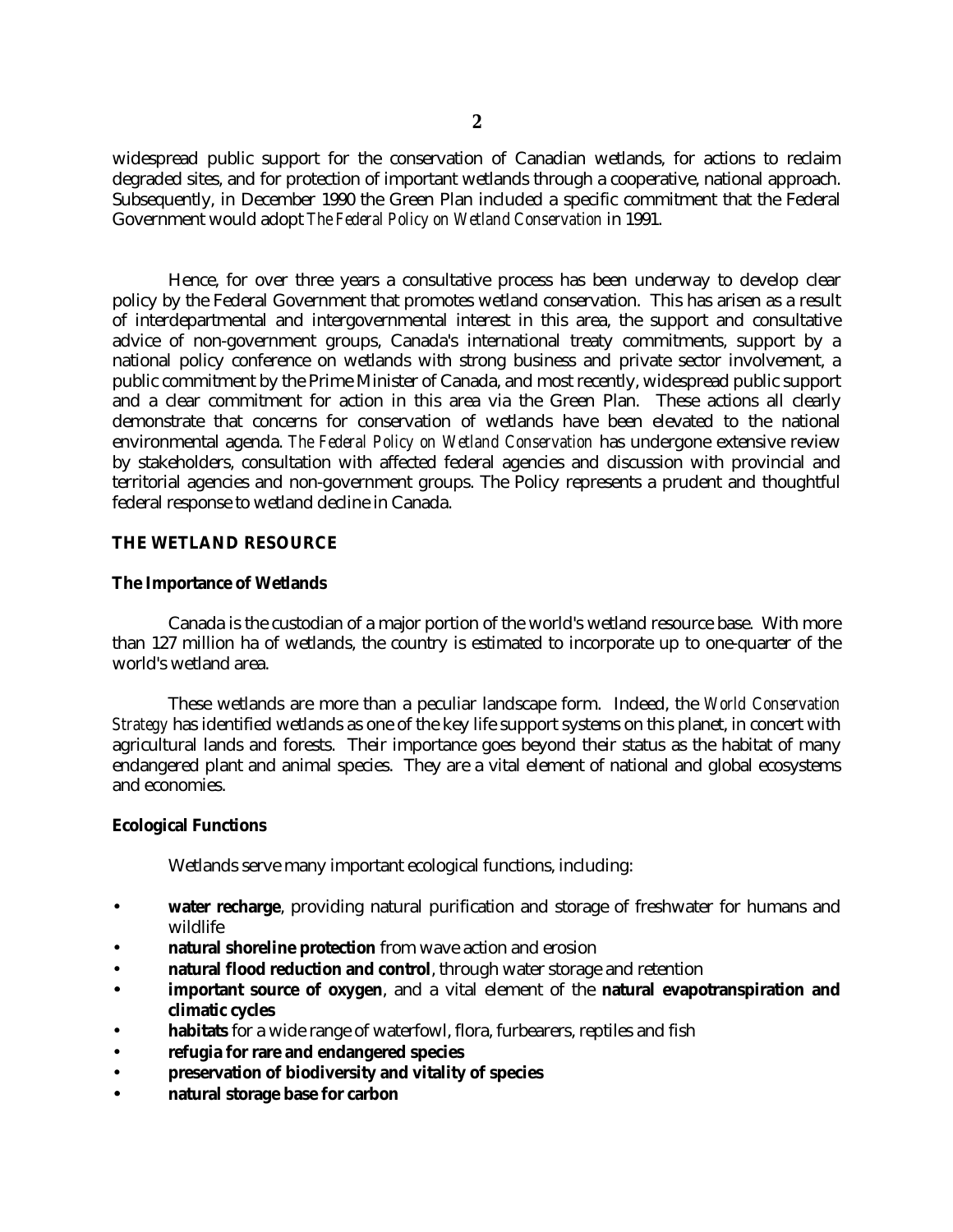- **<b>natural sinks for pollutants** such as sulphur from acid rain and heavy metals
- **nutrient source** for connected waters
- **soil and water conservation**

## **Socio-Economic Functions**

With their unique properties, wetlands also serve many important socio-economic functions, including:

- **hunting, trapping and fishing** resource base (many wetland-based enterprises have special economic importance in remote areas such as for native communities that depend upon the harvest of waterfowl, ungulates, fish, and fur-bearing animals that thrive in wetland areas)
- **major attractions for tourism and recreation**
- a potential major **domestic peat energy source** available in remote areas
- an important **domestic source of peat** for horticultural and agricultural applications
- **forest products** harvesting for hardwood and pulpwood
- **agriculture** (in their natural and/or managed states, wetlands support the soil base for market garden crops and production of other specialty crops such as berries and wild rice)
- **a rich and varied landscape** serving as a valued aesthetic resource
- a focus **for scientific research**
- **natural heritage areas**

## **Estimated Value of Wetland Functions**

In financial terms alone, Canada's wetlands are valued in the billions of dollars. This includes the financial value of annual production directly related to wetlands, including both consumptive activities such as hunting, fishing and trapping, and non-consumptive activities such as tourism and recreation. It also includes the value derived from natural functions such as flood control and water purification. Estimates in the internationally recognized book *Wetlands of Canada*, published in 1988, indicate that the economic returns derived from wetlands exceed \$10 billion annually in Canada. The economic values of wetlands alone are a strong argument for their conservation.

## **Loss and Degradation of Wetlands in Canada**

Despite the importance of wetlands to Canada's ecological and economic health and vitality, the last two centuries have witnessed their continued loss and degradation. Since 1800, an estimated 20 million ha – one seventh of Canada's total wetland base -- have been drained or lost to other functions. Millions more hectares have been seriously degraded or are at imminent risk.

The loss of wetlands has been felt in every region of the country:

- two-thirds (65%) of the **Atlantic coastal salt marshes** are gone
- 80 to 98% of wetlands immediately within or adjacent to many of Canada's **urban centres** have been lost
- more than two-thirds (68%) of the wetlands once present in **southern Ontario** no longer exist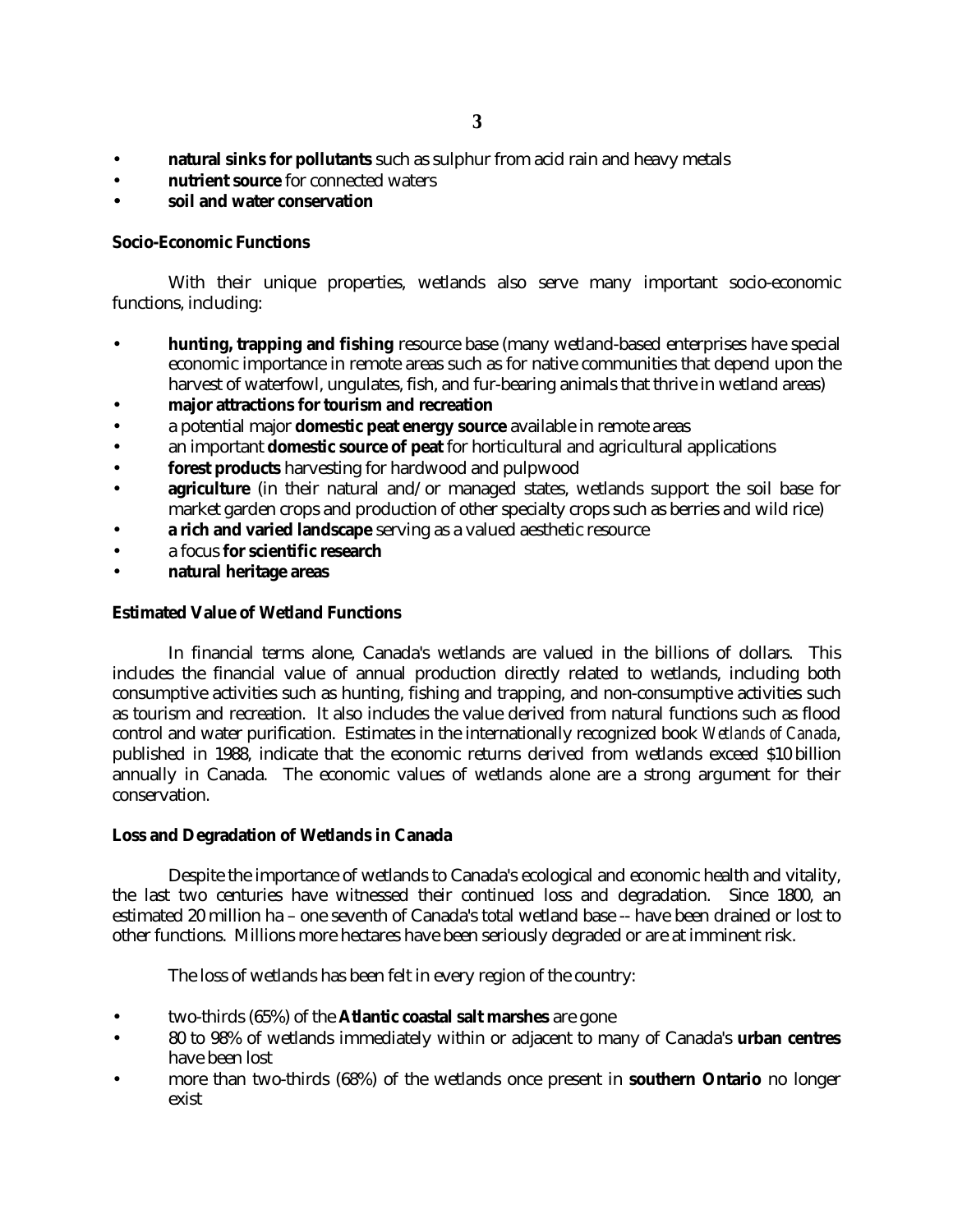- over half of the **potholes in the central prairies** have been lost
- the majority (70%) of the **Pacific estuary marshes** are gone or degraded

#### **Threats to Wetlands**

The greatest single threat to wetlands historically has been drainage for agricultural purposes, accounting for 85% of total known conversions. Urban growth and industrial expansion account for an additional 9%. Other factors also contribute to wetland degradation including recreational development, hydro development, lake-level management, and drainage for forestry and peat harvesting. These figures refer to outright losses or conversions of wetlands. They do not tell the whole story, since pollution, competing and incompatible uses, and other intrusions also affect the quality and character of wetlands – their ecological vitality, geographic contiguity and the surviving individual plant or animal species whose habitats or nesting grounds are in wetlands. The impacts of such major long-term forces as global climatic change, groundwater pollution and acid rain are unknown, but of great concern.

Since the settlement era in each region of the nation, wetland use and conversion have contributed significantly to socio-economic development and to the ecological vitality of Canada. However, continuing wetland degradation and loss have now reached critical levels in many areas. In order to ensure that remaining wetlands are conserved and utilized in a sustainable manner, these trends cannot be allowed to continue.

#### **The Federal Response**

Although wetland conservation is a shared federal, provincial, and territorial responsibility, the Federal Government has a particular role to play. Wetlands are critical to federal responsibilities for maintaining the quality of the environment, migratory bird populations, inland and ocean fisheries, and international or transboundary resources such as water and wildlife. The Federal Government is also responsible for managing the impacts of over 900 of its policies and programs in Canada. Many of these directly or indirectly affect wetlands. For example, the Federal Government is a major landowner in its own right, and has direct management responsibility for major tracts of wetlands across the country. Over 29% of all of Canada's wetlands are estimated to be located on federal lands or waters, largely in our northern territories. These include national parks, community pastures, ports and harbour lands, wildlife areas, and a wide range of other crown land holdings. An estimated 8% of our National Parks are covered by wetlands, and 60% of the combined area of National Wildlife Areas and Migratory Bird Sanctuaries are wetlands. The Federal Government also develops and administers a range of broader social, economic and environmental policies and programs – both domestic and international – that can have an important impact on wetland conservation and use. It has a series of international treaty obligations for wetlands as well.

The Federal Government views its role in wetland conservation as a partner with other governments and the private sector, reflecting the national interest. It intends to be a leader by example and is committed to assisting national efforts in wetland conservation through the provision of models, tools and expertise and improving knowledge on the wetland resource of Canada. It will act as a catalyst, stimulating and enabling Canadians to participate in a collective effort.

The recommendations of the (Brundtland) World Commission on Environment and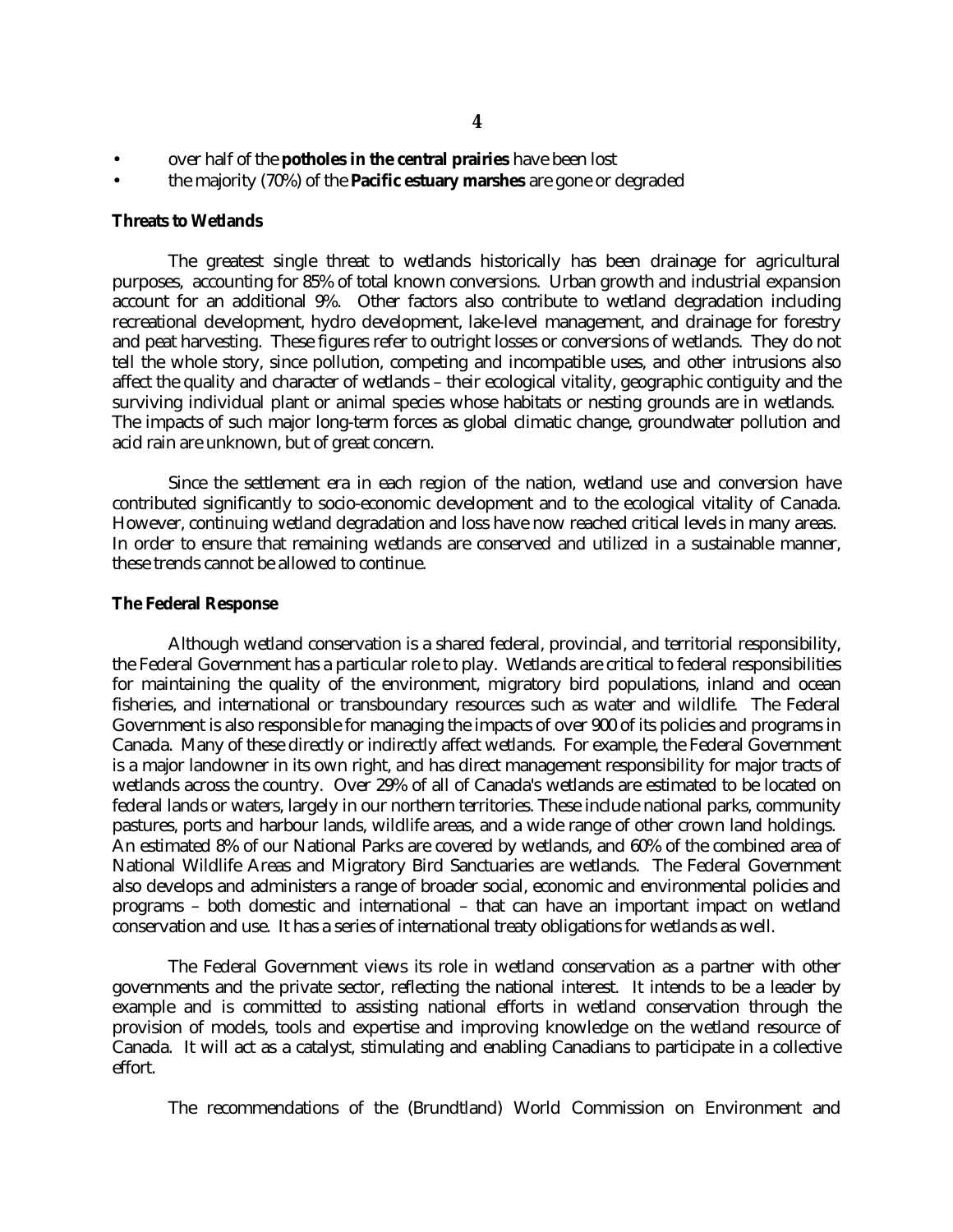Development, the Canadian Council of Resource and Environment Ministers' (CCREM) National Task Force on Environment and Economy, the Federal-Provincial Agriculture Committee on Environmental Sustainability, the Sustaining Wetlands Forum, and public consultations on the Green Plan all have emphasized the need for wetland policy and the incorporation of environmental objectives into the mainstream of economic decision-making. *The Federal Policy on Wetland Conservation* accordingly builds wetland conservation into the daily business of the Federal Government. Working primarily through existing programs and regulatory and decision mechanisms, the Policy is designed to advance wetland conservation within the context of efficient delivery of federal services.

To carry out its responsibilities with respect to the nation's wetlands, the Federal Government has outlined a broad objective, supported by a number of specific goals. Guiding principles are presented to govern how this federal policy will be applied. Seven strategies specify the ways and means by which the Federal Government will proceed.

*The Federal Policy on Wetland Conservation* complements the goals and objectives of the North American Waterfowl Management Plan, the Federal Water Policy, the Fisheries and Oceans Canada Policy for the Management of Fish Habitat, the Great Lakes Water Quality Agreement, the International Ramsar Convention, the Wildlife Habitat Canada "Common Ground" Initiative, and the Wildlife Policy for Canada adopted by the Wildlife Ministers Council of Canada.

## **THE FEDERAL POLICY ON WETLAND CONSERVATION**

### **Objective**

The objective of the Federal Government with respect to wetland conservation is to:

*promote the conservation of Canada's wetlands to sustain their ecological and socio-economic functions, now and in the future*.

#### **Goals**

In support of the above objective, the Federal Government, in cooperation with the provinces and territories and the Canadian public, will strive to achieve the following goals:

- **maintenance** of the functions and values derived from wetlands throughout Canada
- **no net loss of wetland functions** on all federal lands and waters
- **enhancement and rehabilitation** of wetlands in areas where the continuing loss or degradation of wetlands or their functions have reached critical levels
- **recognition** of wetland functions in resource planning, management and economic decision-making with regard to all federal programs, policies and activities
- **securement** of wetlands of significance to Canadians
- **recognition of sound, sustainable management practices** in sectors such as forestry and agriculture that make a positive contribution to wetland conservation while also achieving wise use of wetland resources
- utilization of wetlands in a manner that enhances prospects for their sustained and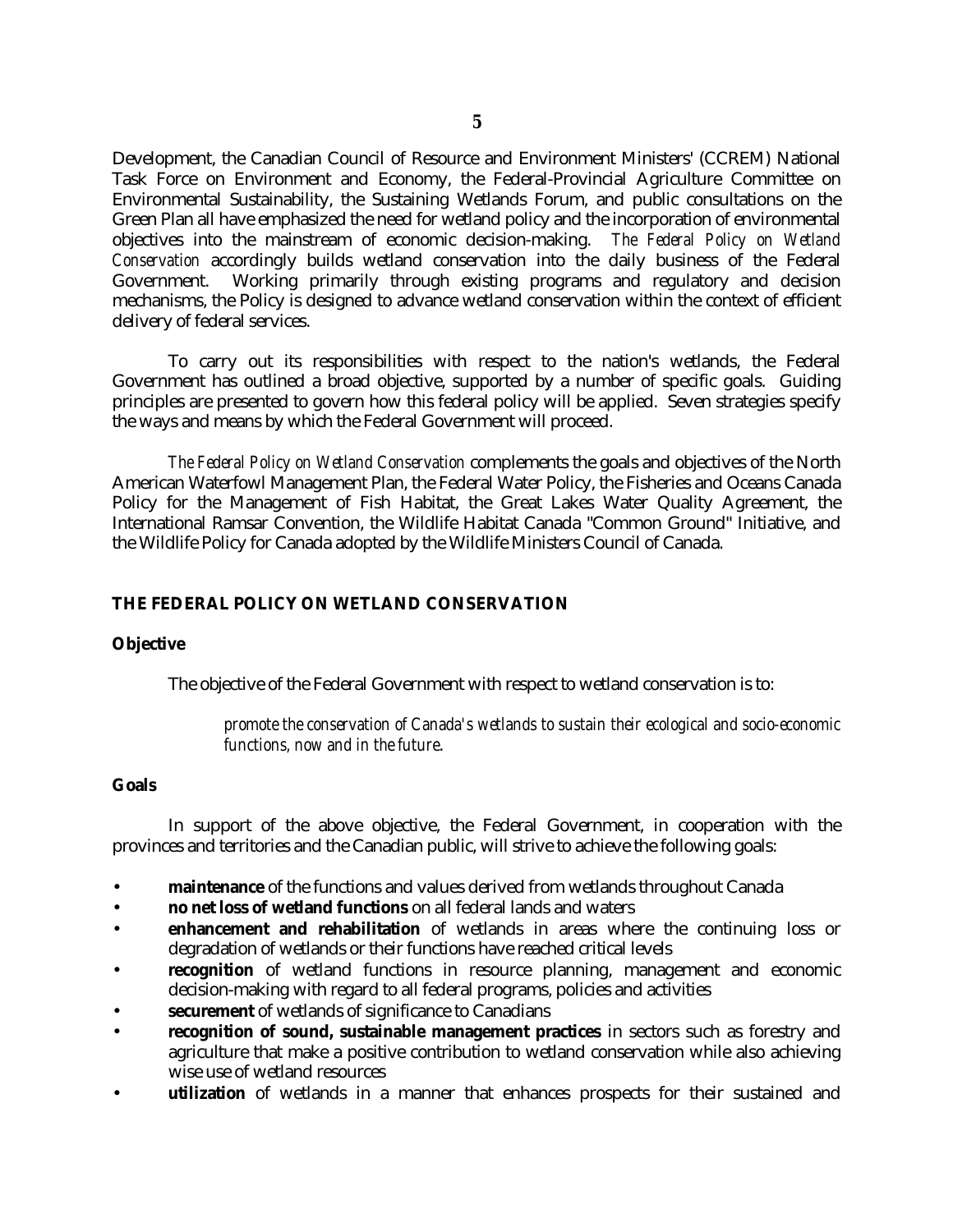productive use by future generations

## **Guiding Principles**

In pursuing the above objectives, the Federal Government will respect the following principles. All are critical to this Policy and are not presented in any particular order of importance:

- Wetlands and their functions contribute significantly to the health and well-being of Canadians and are a desirable element of Canada's natural diversity; as such, they are a priority requirement of environmental conservation and sustainable development efforts.
- Wetland conservation is dependent on the incorporation of environmental objectives into the economic decision-making process, as recommended by the (Brundtland) World Commission on Environment and Development, the CCREM National Task Force on Environment and Economy, the Federal-Provincial Agriculture Committee on Environmental Sustainability, and the Sustaining Wetlands Forum.
- Wetlands and wetland functions are inextricably linked to their surroundings, particularly aquatic ecosystems, and therefore wetland conservation must be pursued in the context of an integrated systems approach to environmental conservation and sustainable development.
- On-going development and refinement of scientific knowledge and expertise in Canada is fundamental to the achievement of wetland conservation.
- Wetland conservation can only be achieved through a coordinated, cooperative approach involving all levels of government and the public, including landowners, non-government organizations, and the private sector.
- The Federal Government will play a major role in advocating and achieving wetland conservation, while respecting the jurisdiction of the provinces and territories and the rights of individual landowners.
- In consultation and cooperation with native institutions and representatives in Canada, the Federal Government will promote a cooperative approach to wetland conservation for lands and waters held by the Federal Government for native peoples.
- A basic change in the attitude and perceptions of Canadians regarding wetlands, through communication and education programs, is a vital prerequisite of wetland conservation.
- Canada has a special responsibility to provide leadership in international wetland conservation efforts, through the management of transboundary resources such as water and wildlife in North America, encouragement of global wetland conservation, and active participation in international treaties, conventions and forums.

## **Strategies**

*The Federal Policy on Wetland Conservation* outlines seven strategies to provide for the use and management of wetlands so that they can continue to provide a broad range of functions on a sustainable basis. These strategies are aimed at working in concert with other ongoing initiatives for wetland conservation. They are aimed at providing practical direction, support, and tools to program managers. They set out direction to put the federal house in order, to manage federal wetlands, and to ensure effective wetland science and public awareness actions both nationally and internationally. All seven strategies are deemed to be critical to the success of the Policy.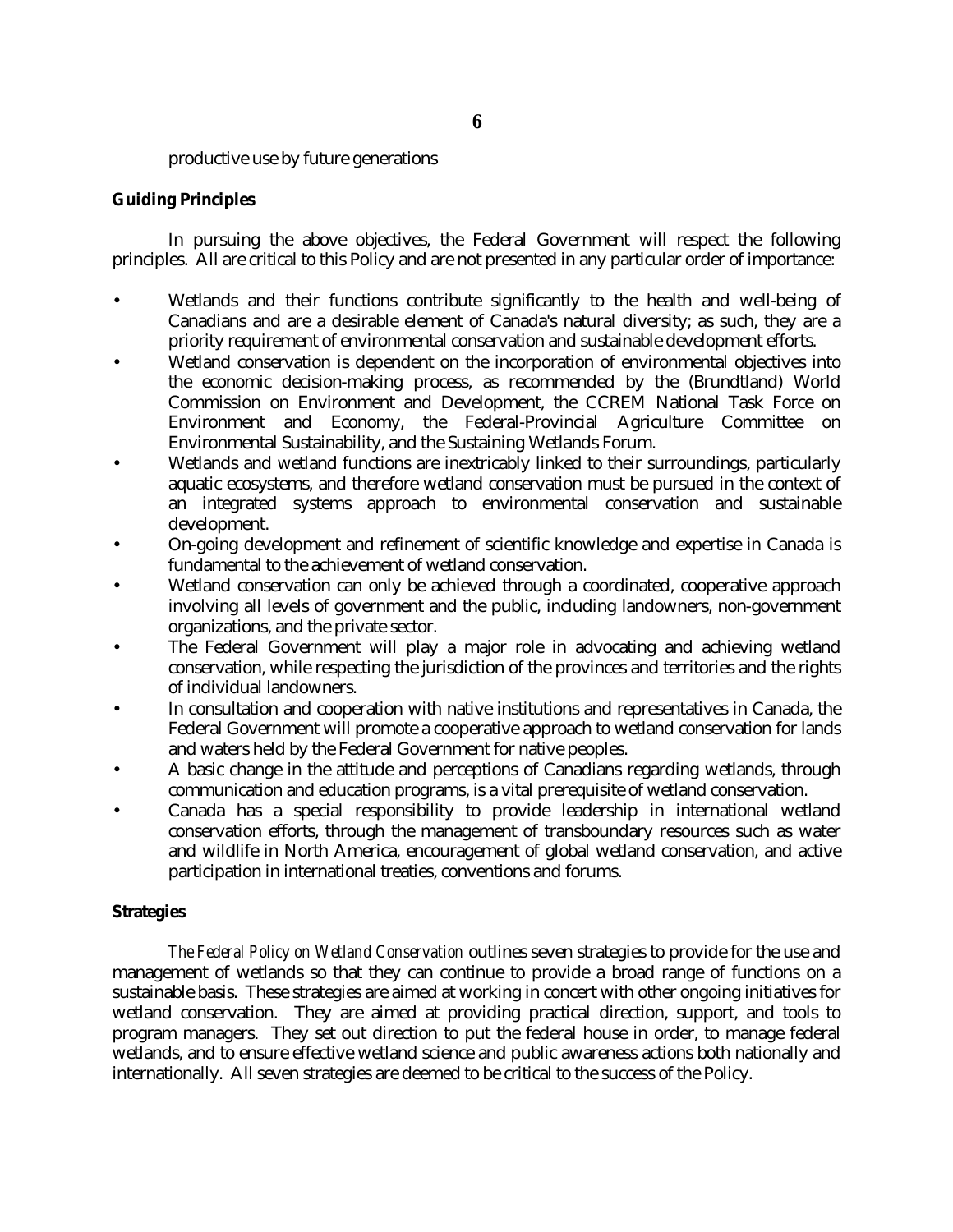## **1. Developing Public Awareness**

*The Federal Government will promote public awareness and understanding of the wetland resource in Canada and actively encourage participation of the Canadian public, including landowners, non-government organizations, aboriginal governments and institutions, and the private sector, in wetland conservation.*

- Design and deliver a national public awareness program on wetlands in cooperation with other governments, non-government organizations and the private sector. This should be targeted at all levels including political.
- Inform Canadians of the health of the wetland resource on a regular basis through State of the Environment Reporting. Ensure that results of wetland research are available in formats suitable for public use and education.
- Promote the use of National Parks, National Wildlife Areas, other federal lands and waters secured for conservation purposes, and a proposed network of wetlands of significance to Canadians to communicate the values of wetlands.
- Continue to provide information and expertise concerning sustainable land use management and conservation practices, particularly as they affect soil, water and wetland conservation and management.
- Provide suitable opportunities for public review and evaluation of the Federal Government's performance relative to its wetland conservation goals.
- Promote development of targeted wetland education and outreach materials.

# **2. Managing Wetlands on Federal Lands and Waters and in Other Federal Programs**

*The Federal Government will develop exemplary practices in support of wetland conservation and sustainable wetland use to be incorporated in the design and implementation of federal programs and in the management of federal lands and waters.*

- Encourage actions to enhance wetland functions on federal lands and waters through the on-going implementation of all federal programs, especially in those areas of Canada where the continuing loss or degradation of wetlands has reached critical levels, or where wetlands are important ecologically or socio-economically to a region.
- Commit all federal departments to the goal of no net loss of wetland functions (i) on federal lands and waters, (ii) in areas affected by the implementation of federal programs where the continuing loss or degradation of wetlands has reached critical levels, and (iii) where federal activities affect wetlands designated as ecologically or socio-economically important to a region. Due to local circumstances where wetland losses have been severe, in some areas no further loss of any remaining wetland area may be deemed essential.
- Develop guidelines to ensure the mitigation of the impacts of Federal Government activities affecting wetland functions and, where appropriate, develop compensatory measures.
- Promote a cooperative approach to wetland conservation initiatives for lands and waters held by the Federal Government for native peoples (such as Indian Reserves and lands and waters transferred to native peoples under comprehensive land claim settlements) in consultation and cooperation with native institutions and peoples.
- Pursue opportunities to expand or enhance federal policies, programs and regulations that have a positive effect on wetland conservation, and improve those that would otherwise result in wetland conversion or degradation in the pursuit of other objectives.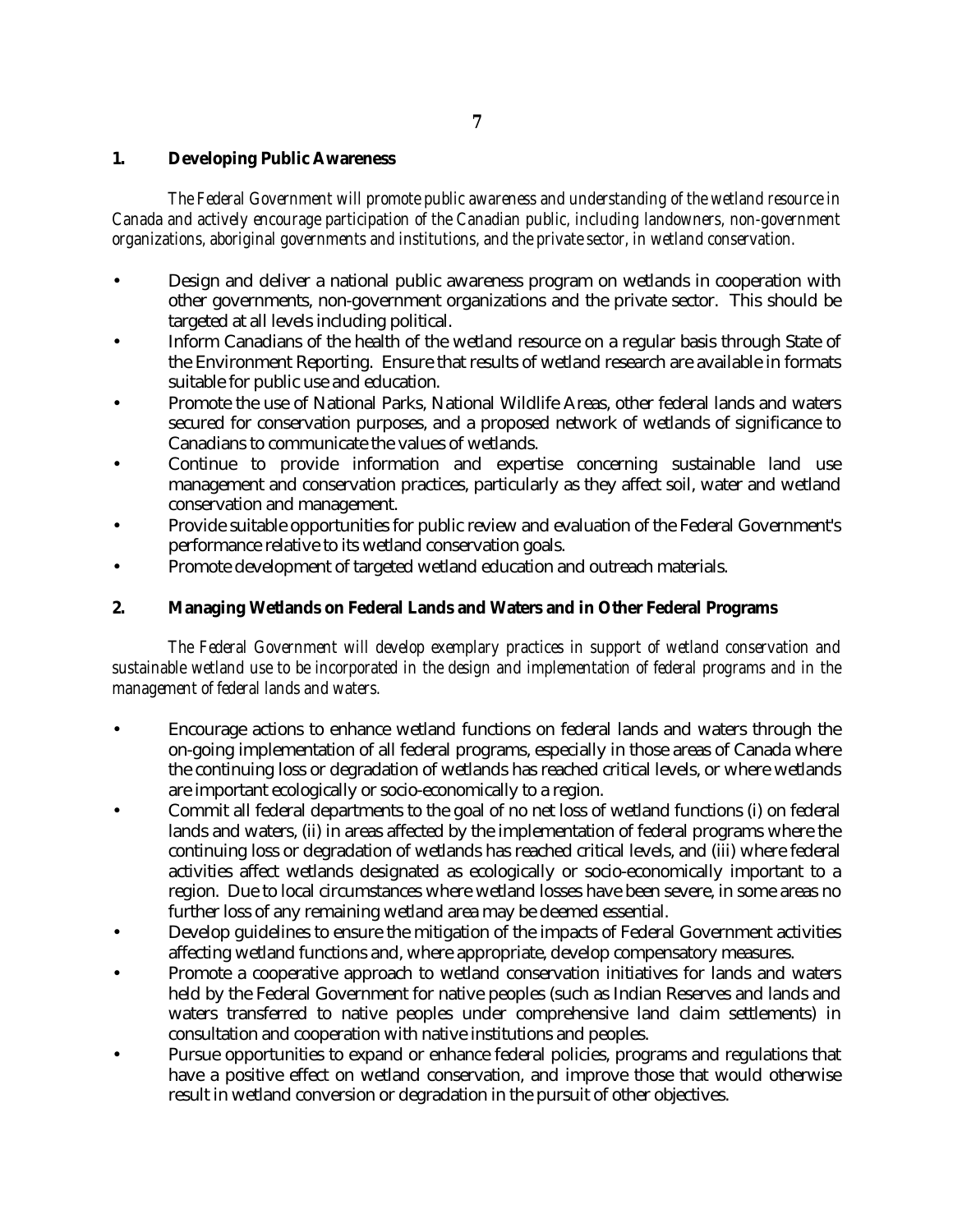- Demonstrate and clarify links with other federal policy initiatives including the Federal Water Policy, Federal Policy on Land Use, the Fisheries and Oceans Canada Policy for the Management of Fish Habitat, the Federal Environmental Quality Policy Framework, the Arctic Marine Conservation Strategy, and the objectives of the North American Waterfowl Management Plan, that serve to advance wetland conservation interests. This may involve agreements and memoranda of understanding between federal departments or agencies to clarify respective federal roles and responsibilities with regard to wetland conservation.
- Encourage recognition of wetland functions in natural resource conservation and development strategies such as those for forests, minerals, agricultural lands, and water.
- Support protection of critical wetlands of significance to Canadians by federal or other mechanisms wherever feasible.
- Ensure that the hydrologic functions of wetlands, such as groundwater recharge, water flow regulation and water purification, are adequately reflected in federal water management activities.
- Encourage the use of watersheds as appropriate spatial units for implementation of integrated water management policy and programs.

## **3. Promoting Wetland Conservation in Federal Protected Areas**

*The Federal Government will continue to manage the use of National Parks, National Wildlife Areas, Migratory Bird Sanctuaries, National Capital Commission lands and other federal areas established for ecosystem conservation purposes so as to sustain their wetland functions and natural processes.*

- Require the creation of management plans which adequately reflect the special role of the wetland resource on federal lands secured for ecosystem conservation purposes, and the periodic review and update of these plans. Management of such wetlands should only support those activities which are compatible with sustaining wetland functions.
- Commit federal land managers to the goal of no net loss of wetland functions in all federal areas secured for conservation purposes.
- Protect these wetlands from impacts resulting from land or water use and environmental quality changes, both internal and external to the federal area boundaries, by applying the Federal Environmental Assessment and Review Process, by enforcing compliance with federal regulations, by working cooperatively with other levels of government, non-government organizations and the private sector and, if required, by intervening in legal or decision-making processes.
- Encourage recreational, scientific, and educational uses of wetlands as long as these uses are not detrimental to wetland functions and do not conflict with the purposes of the area.
- Develop and amend, where necessary, new and existing federal policies and legislation so as to enhance wetland conservation within federal areas established for ecosystem conservation purposes.

## **4. Enhancing Cooperation**

*The Federal Government will continue to be a partner in cooperative activities and agreements with the provinces and territories and non-government agencies to advance wetland conservation.*

• Continue to participate in joint federal, provincial and territorial wetland inventory,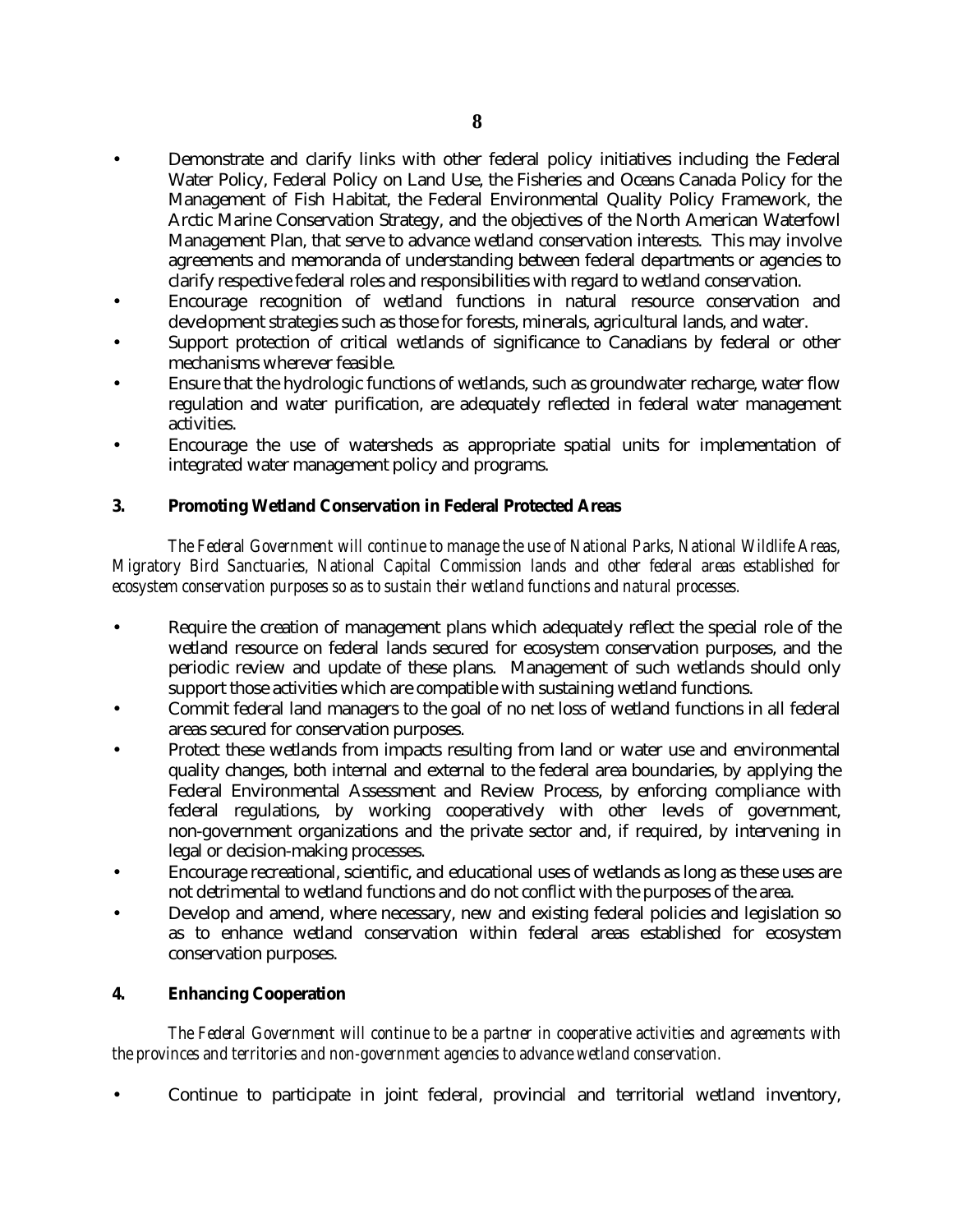evaluation, and monitoring programs in support of: the identification of geographic areas within which the continuing loss or degradation of wetlands has reached critical levels; the identification of significant wetlands requiring protection; and the identification of management strategies for the sustainable use of wetland resources.

- Encourage and support provincial and territorial policies that promote wetland conservation, and promote the development of other related strategies. Encourage recognition of wetlands in the development and implementation of provincial, territorial and regional conservation strategies.
- Encourage consultation with interested provinces and territories and other parties whereby senior levels of government ensure that their wetland conservation policies and programs are supportive of each other.
- Enhance and, where necessary, develop new mechanisms for the resolution of interjurisdictional wetland problems.

## **5. Conserving Wetlands of Significance to Canadians**

*The Federal Government will participate in and promote the establishment of a systematic and coordinated national network of secured wetlands to be achieved in cooperation with provincial and territorial governments and other stakeholders. Such an approach will lead to a comprehensive network of secured sites or complexes of exemplary and strategically important wetlands of significance to Canadians, together representing the full range of wetland functions and types.*

- Establish and assist in maintenance of inventories of wetlands that have been secured for conservation purposes in each of the 20 wetland regions of Canada.
- Develop national and regional criteria for identification and promote listing of wetlands of significance to Canadians in all regions using a standardized approach primarily on the basis of existing information.
- In those cases where wetlands of significance to Canadians are found to be unprotected, encourage use of all suitable mechanisms to secure these wetlands on a priority basis.
- Encourage management of all secured wetlands of significance to Canadians to promote long-term protection of their wetland functions.
- Promote use of a national network of secured wetlands as benchmark sites for environmental monitoring, scientific research, education, and public awareness.

## **6. Ensuring a Sound Scientific Basis for Policy**

*The Federal Government will support and promote the development of expertise for a sound technical and scientific basis for wetland conservation, ensuring that the information necessary for making decisions regarding wetlands is accessible to planners, managers, regulators, and other decision-makers at all levels.*

- Encourage research that is directed toward advancing wetland conservation and sustainable use of wetland resources and ensure that the results of such research are effectively integrated into decision-making.
- Encourage the establishment of wetland centres of research and expertise in Canadian and foreign educational institutions.
- Support and promote a nationally standardized approach to consistent and comparable wetland inventories, monitoring, and evaluations to guide the use, management and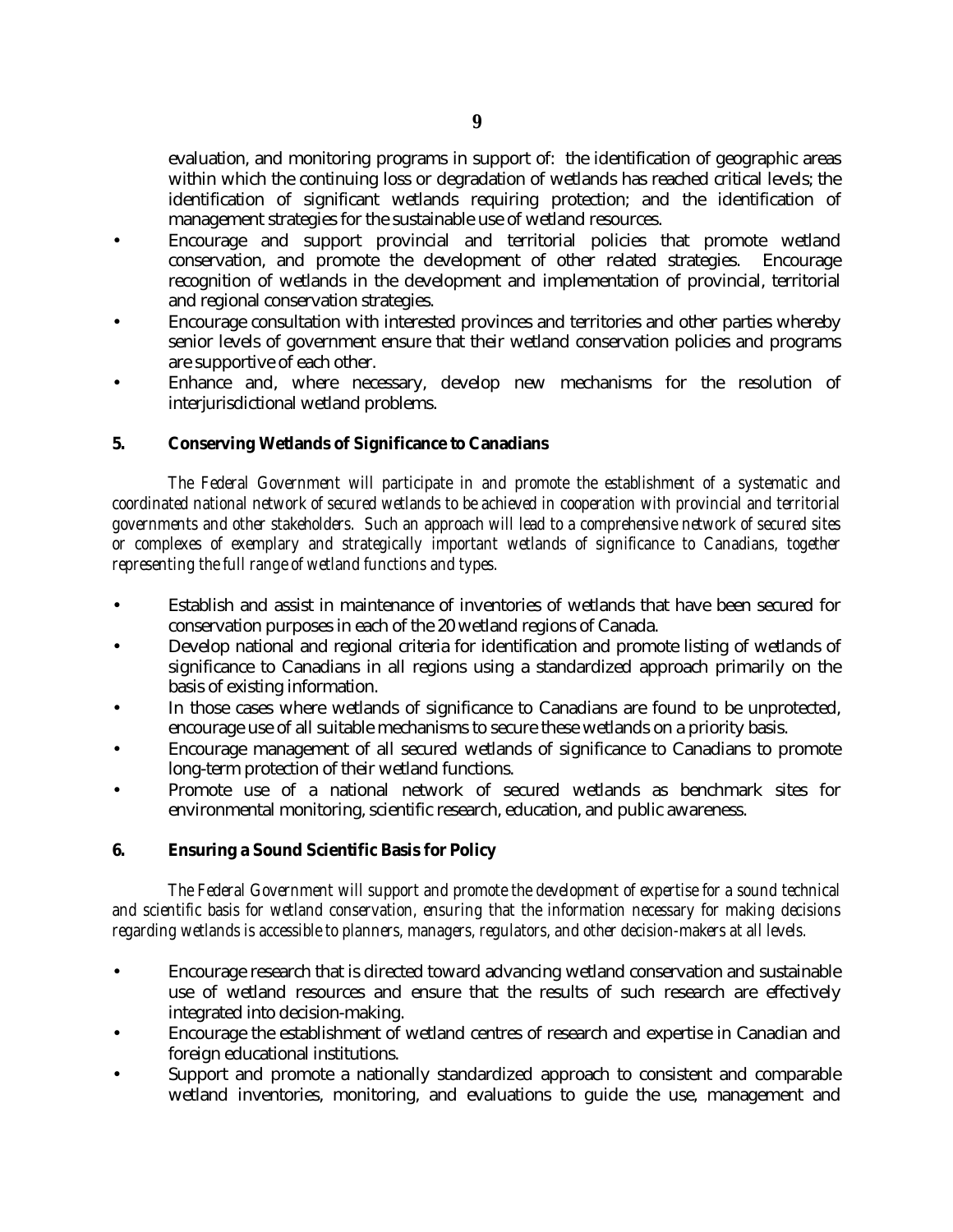conservation of wetlands across Canada and to recognize the full range of wetland functions.

- Undertake, support and promote the development of guidelines and standards aimed at establishing regional target levels for the quantity and quality of wetlands required to safeguard the range of wetland functions across Canada. Such standards must refer to the level at which wetland loss or degradation threatens the health of regional ecosystems and species survival.
- Promote the use of wetland benchmark sites for long-term ecosystem monitoring, scientific research, education, and public awareness.
- Support research and demonstration projects on mitigating the impacts of inappropriate development on wetlands, and on the restoration and rehabilitation of degraded wetlands.
- Monitor wetland trends from national and regional perspectives so as to establish wetland baselines and statistics for use in targeting of conservation efforts in priority areas. Monitor wetland quality in support of the development and application of standards and guidelines for wetland conservation.
- Encourage the development of techniques for the integration of wetland functions into natural resource allocation decisions, reflecting the full range of wetland functions and values in such techniques, and demonstrate the appropriate roles of wetland conservation in solving land use problems.
- Promote research to better define the role of wetlands in the hydrologic cycle (groundwater recharge, water purification, flood control, and the maintenance of flow regimes), and the effects on wetlands of global atmospheric cycles, shoreline erosion, renewable resource production, management of exotic species such as purple loosestrife, and the provision of fish and wildlife habitat.
- Promote research on the impact of climate change on Canada's wetlands, and the implications of such change for federal policies and programs.
- Promote research on wetland restoration, minimum operating standards, and codes of ethics for peatland resource harvesting and peatland forestry industries.

## **7. Promoting International Actions**

*The Federal Government will promote conservation and sustainable use of wetlands internationally, and encourage the involvement of other nations and international organizations in wetland conservation efforts.*

- Ensure that Canadian international assistance programs, such as those administered by the Canadian International Development Agency and the International Development and Research Centre, are based on sustainable development principles and promote the maintenance and enhancement of wetland functions. Promote pro-active strategies such as that emphasized in the Canadian International Development Agency's Environmental Policy.
- Provide technical and advisory assistance to wetland conservation efforts in other countries, particularly for those wetlands used by wildlife populations shared with Canada.
- Continue to support and implement Canada's commitments under international conventions and agreements that contribute to the global conservation of wetlands and their functions and encourage other nations to become signatories to such conventions and agreements.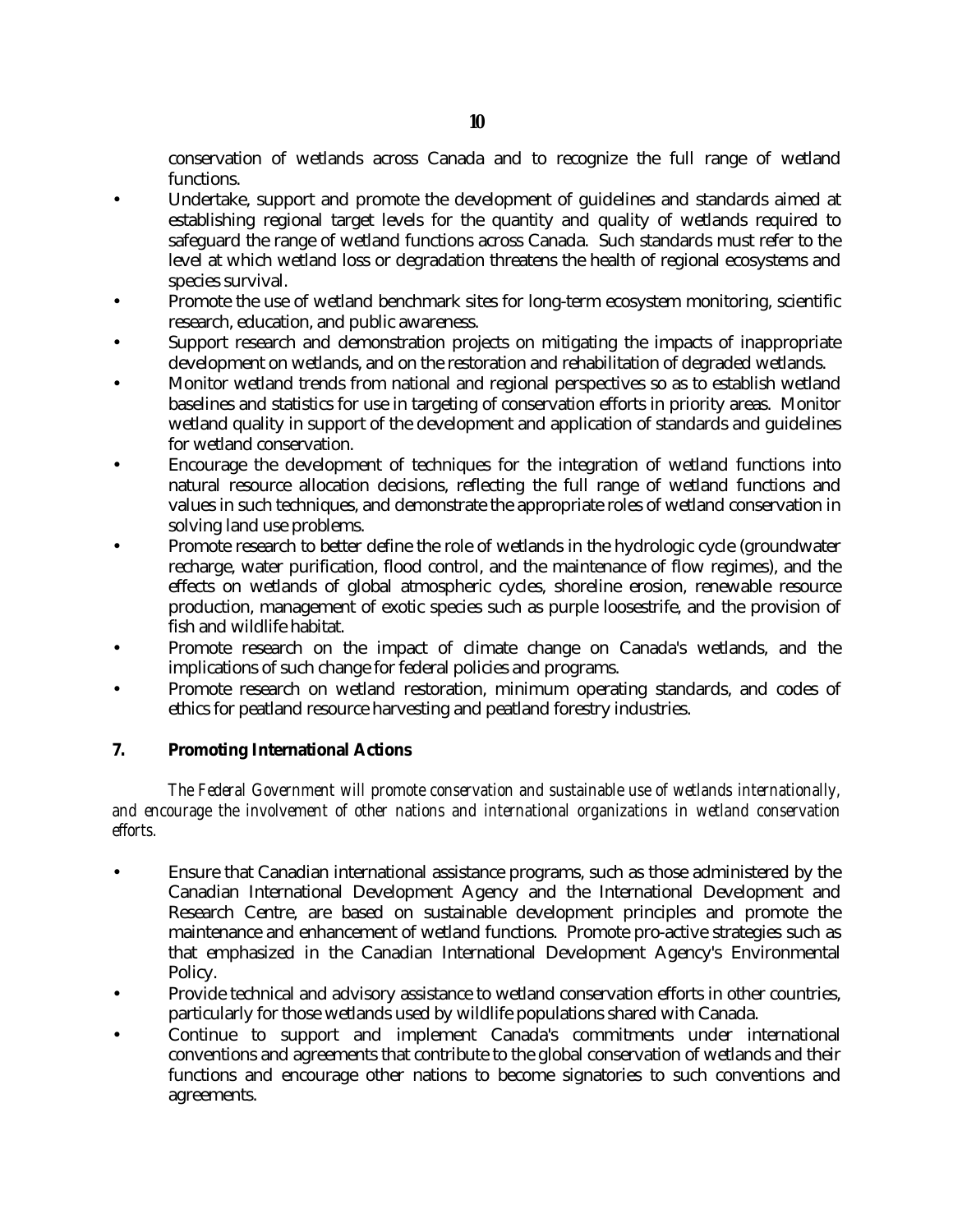- Strengthen Canada's role in international wetland conservation, by requiring regular review of Canadian progress on international conventions with relevance to wetlands, and by identification of gaps or weaknesses in honouring international commitments and responsibilities.
- Promote wetland conservation through continued strong commitments to the Ramsar Convention on Wetlands of International Importance, the World Heritage Convention and international agreements and treaties.
- Continue to support and implement bilateral and multilateral agreements and similar arrangements that promote conservation and sustainable use of wetlands such as the North American Waterfowl Management Plan, the Great Lakes Water Quality Agreement, the Western Hemisphere Shorebird Reserves Network, the International Biosphere Reserves Program, and new or existing agreements on marine and estuarine environmental quality, and emerging issues such as biodiversity and climate change.
- Provide leadership in global wetland conservation through development and transfer of models, tools, information and expertise to other nations.
- Ensure that Canadian representatives on international inquiries and commissions have an adequate understanding of wetland issues so as to promote wetland conservation in their consideration of the implications of transboundary management issues and opportunities for the sustainable use of wetland resources.

## **GLOSSARY OF TERMS IN THE POLICY**

The following terms are used in the Policy. A general definition of each is presented here as a guide to readers of this document.

## **"Wetland"**

A wetland is land that is saturated with water long enough to promote wetland or aquatic processes as indicated by poorly drained soils, hydrophytic vegetation and various kinds of biological activity which are adapted to a wet environment. Wetlands include bogs, fens, marshes, swamps and shallow waters (usually 2 m deep or less) as defined in *The Canadian Wetland Classification System* published by the National Wetlands Working Group of the Canada Committee on Ecological Land Classification (1987).

## **"Wetland Functions"**

Wetland functions include the natural processes and derivation of benefits and values associated with wetland ecosystems, including economic production (e.g. peat, agricultural crops, wild rice, peatland forest products), fish and wildlife habitat, organic carbon storage, water supply and purification (groundwater recharge, flood control, maintenance of flow regimes, shoreline erosion buffering), and soil and water conservation, as well as tourism, heritage, recreational, educational, scientific, and aesthetic opportunities.

## **"Wetland Regions of Canada"**

As spatially defined by the National Wetlands Working Group of the Canada Committee on Ecological Land Classification, wetland regions are areas within which characteristic wetlands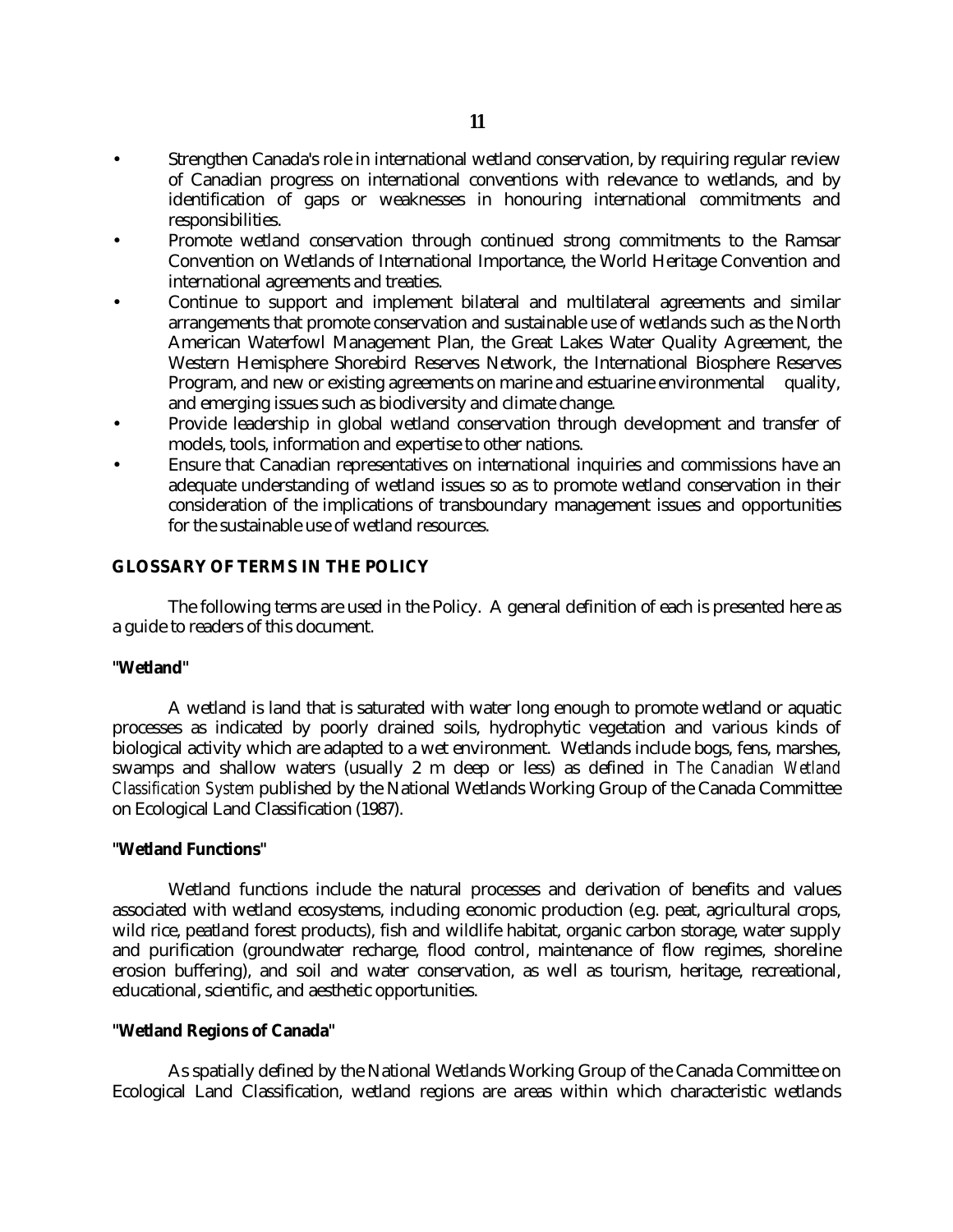develop in locations that have similar topography, hydrology and nutrient regimes. Twenty wetland regions in Canada have been identified in the book *Wetlands of Canada* (1988).

### **"Canadian Wetland Classification System"**

A national framework presenting standardized criteria and definitions, *The Canadian Wetland Classification System* contains three hierarchical levels: (1) class, (2) form, and (3) type. Five wetland classes are recognized on the basis of the overall genesis of the wetland ecosystem (i.e. bog, fen, marsh, swamp, and shallow water). Seventy wetland forms are differentiated on the basis of surface morphology and pattern, landscape setting, water type, and morphology of underlying mineral (e.g. string bog, shore marsh, stream swamp). Wetland types are classified according to vegetation physiognomy (e.g. treed, moss covered, floating).

## **"Wetlands of Significance to Canadians"**

Wetlands of significance to Canadians are:

- (a) "exemplary" or "characteristic" of the wetlands dominant or rare within each of Canada's 20 wetland regions and the full range of wetland forms and types;
- (b) "strategic" or "essential" to meeting a goal or objective specific to a wetland function (e.g. a marsh essential to the maintenance of a migratory bird population).

Wetlands are considered strategically significant for a variety of factors including:

- Water Quality the wetland enhances water quality directly, in a related groundwater system, in a watershed in general, or in a domestic or other water source.
- Toxics the wetland acts to naturally retain toxic substances, thereby improving local or regional soil or water quality.
- Water Quantity the wetland enhances watershed water storage capacity, thereby affecting flood peaks and seasonal water releases.
- Habitat the wetland provides a range of valuable wildlife habitats in terms of quality, quantity and/or diversity.
- Wildlife the population of some species of wildlife is dependent on the wetland.
- Endangered Species the wetland is habitat for any endangered species as defined by the Committee on the Status of Endangered Wildlife in Canada (COSEWIC).
- Human Use a significant portion of the economic benefits derived from consumptive uses of the wildlife, forest products, peat, rice or other wetland natural resources is dependent on the wetland site or complex.
- Recreation various non-consumptive and other recreational values are derived from the wetland.
- Economic the wetland has a range of significant economic uses or potentials based on the resources and values present.
- Education and Research the wetland is used or has potential for education, scientific monitoring, or research.
- Uniqueness the wetland is a unique or highly representative example of an unusual ecosystem.
- Quantity based on regional or national thresholds established for specific forms of wetlands,